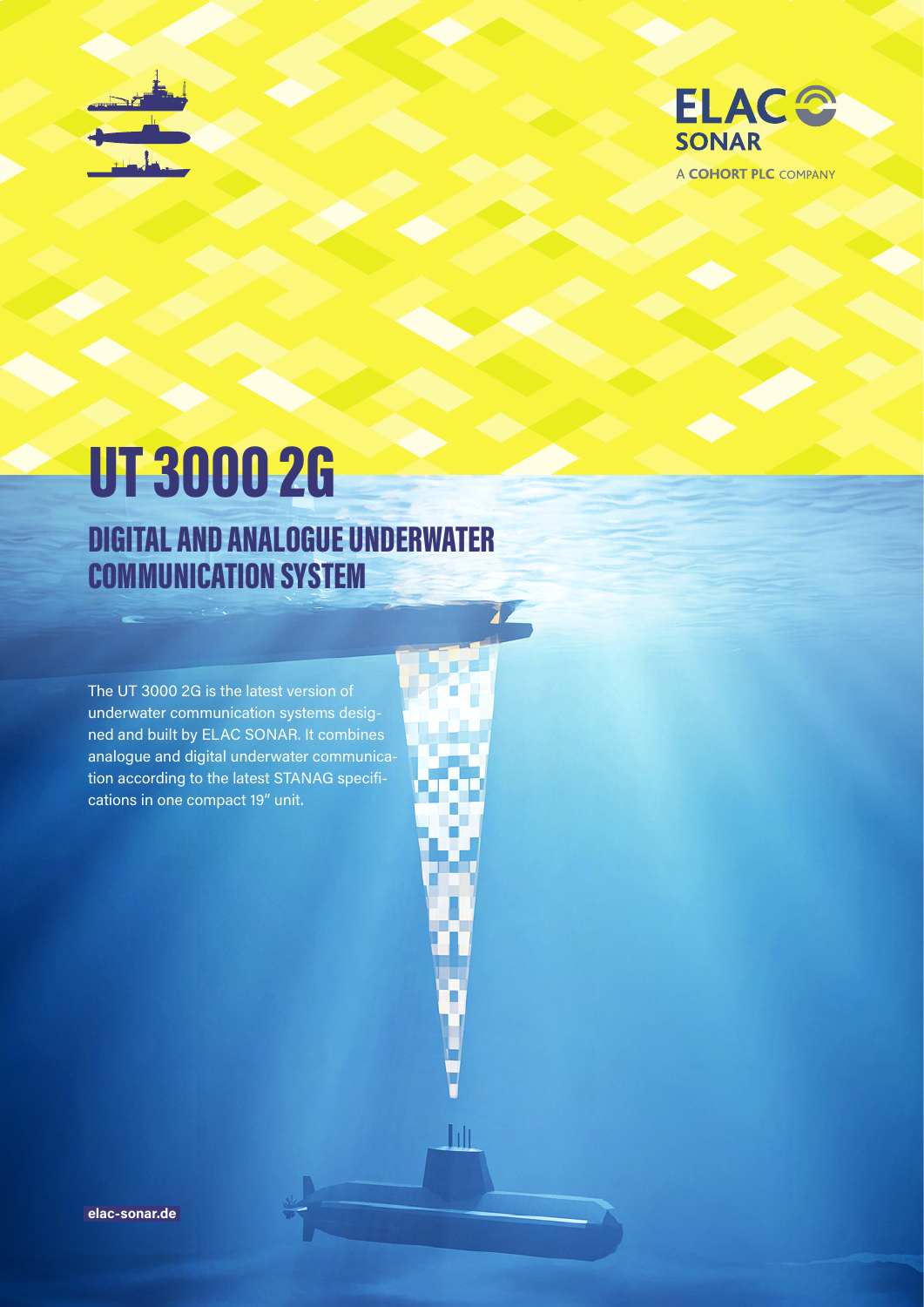# A ROBUST DIGITAL UNDERWATER COMMUNICATION FOR AN INFINITE NUMBER OF NEW APPLICATIONS

- **<sup>** $\bullet$ **</sup>** proven design, in use by more than 20 navies **around the globe**
- $\bullet$  analogue communication acc. to STANAG 1475
- **digital data communication via text messages and data files using digital coding algorithms like MFSK**
- **capable of data transfer acc. to JANUS standard (STANAG 4748) for absolute interoperability (including applications for automated data exchange in DISSUB scenarios and SMS communication)**
- $\bullet$  supports up to four transducer groups with up **to 1400 W transmission power**



## **MAIN TRANSDUCER** OPTIONS (SURFACE VESSELS)

# **Transducer** Connection Box High Power

## **Key features**









1 x TSE 12

1 x TSE 5





**The UT 3000 2G is the latest version of underwater communication systems designed and built by ELAC SONAR.** It combines analogue and digital underwater communication according to the latest STANAG specifications in one compact 19" unit.

The UT 3000 2G is compatible in form, fit and function with the first generation of UT 3000 systems and provides enhanced flexibility, improved functionality and easier operational handling due to modern and intuitive touchscreen operation and simple menubased control.

Installed on numerous submarines and surface ships worldwide the UT 3000 2G is designed, built and certified to meet all relevant military specifications. This ensures safe and reliable communication even under harsh conditions. A robust digital underwater communication is the basis for an infinite number of

new applications for submarines at speed and depth. The implementation of state of the art digital communication standards like JANUS (STANAG 4748) and IFS (STANAG 1481) will play an important role for safety at sea in the future.

The large touch-sensitive display provides unbeaten intuitive operation and a variety of features such as telephony, telegraphy, digital data transmission and reception, noise measurement, distance measurement and emergency mode. The online and offline built-in test (BITE) supports the system's uninterrupted availability. Up to four transducer groups are supported for directional or omni-directional transmission within the widest frequency range available on the market. On surface ships, an optional outboard transducer enables communication even under adverse conditions.

UT 3000 2G Transmit-Receive-Control Unit

**System Overview** UT 3000 2G